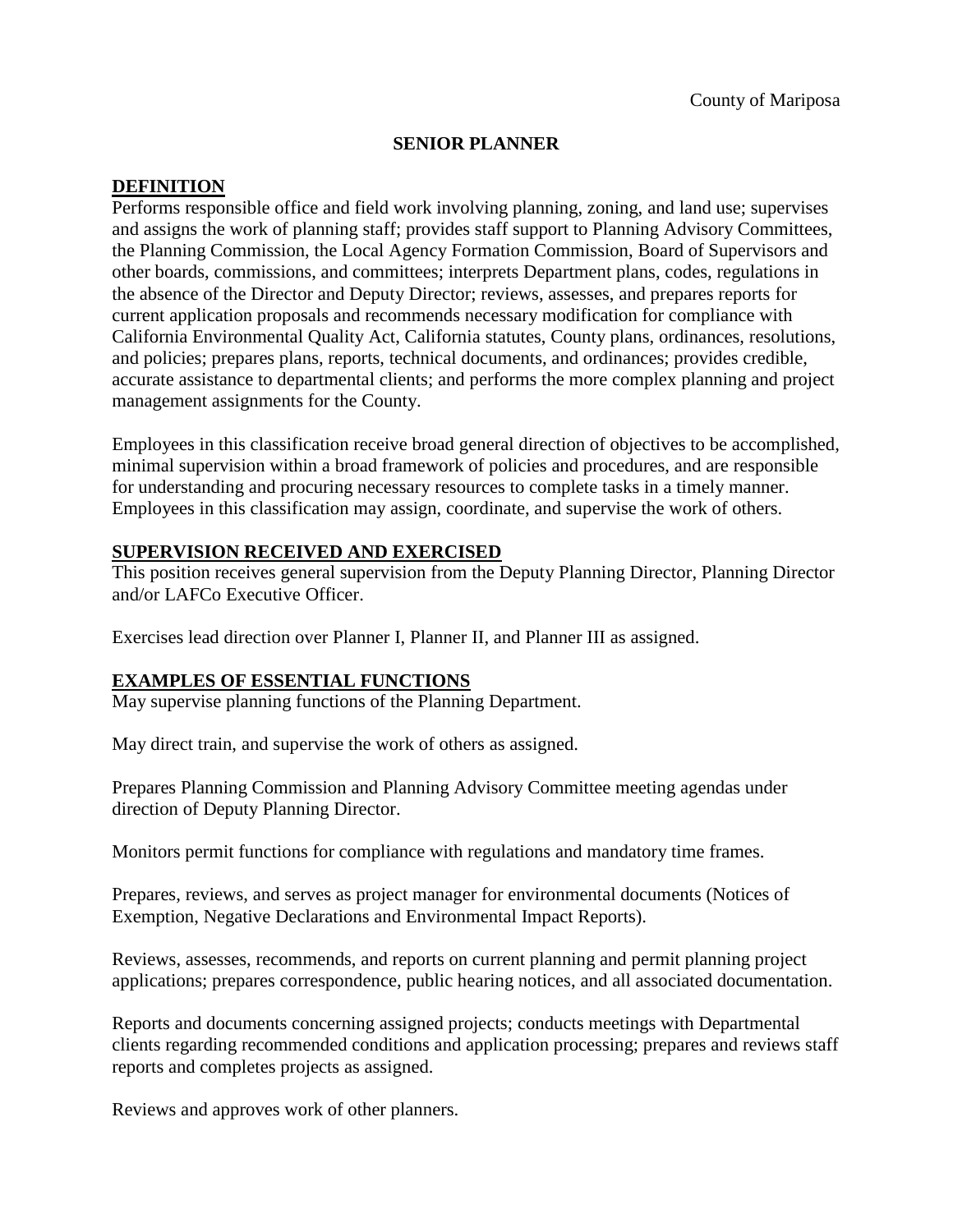County of Mariposa Senior Planner Page 2

Prepares staff reports, environmental reports, and other documents.

Presents project staff reports and environmental review recommendations to various Planning Advisory Committees, the Planning Commission, the Local Agency Formation Commission (LAFCo) and the Board of Supervisors.

Accurately and credibly answers inquiries by departmental clients regarding application procedures, requirements, and the scope of policies and regulations associated with the use of land.

Conducts field reviews and prepares necessary documents in compliance with CEQA and the County's Environmental Review Process.

Performs site inspections on various planning projects and programs.

Accurately and credibly explains County codes and policies related to planning, zoning, mining, the Williamson Act program and land use matters.

Reviews building permits for compliance with zoning ordinance. Reviews creation of the parcel for compliance with the Subdivision Map Act and County Subdivision Ordinance.

Serves as project manager and allocates resources of other staff members for the preparation of Environmental Impact Reports, specific plans, area plans, or other projects.

Serves as regular staff to Planning Advisory Committees for ongoing meetings and prepares area plans.

May be temporarily assigned to the County of Mariposa Local Agency Formation Commission.

May assign, prioritize and review project applications.

Acts as liaison or committee member with other County, State and Federal agencies regarding the review of projects.

May be assigned to serve as the Department's representative for collaborating planning efforts.

Performs other related duties similar to the above in scope and function as required.

### **EMPLOYMENT STANDARDS**

## **Knowledge of:**

Advanced principles, accepted practices, and techniques of planning and land use.

Basic principles of compiling data using geographic information systems (GIS).

Advanced knowledge of the California State Planning and Land Use Act, the California Environmental Quality Act and its Guidelines, and County Plans, ordinances, policies, and regulations adopted pursuant to these laws; advanced knowledge is distinguished by an ability to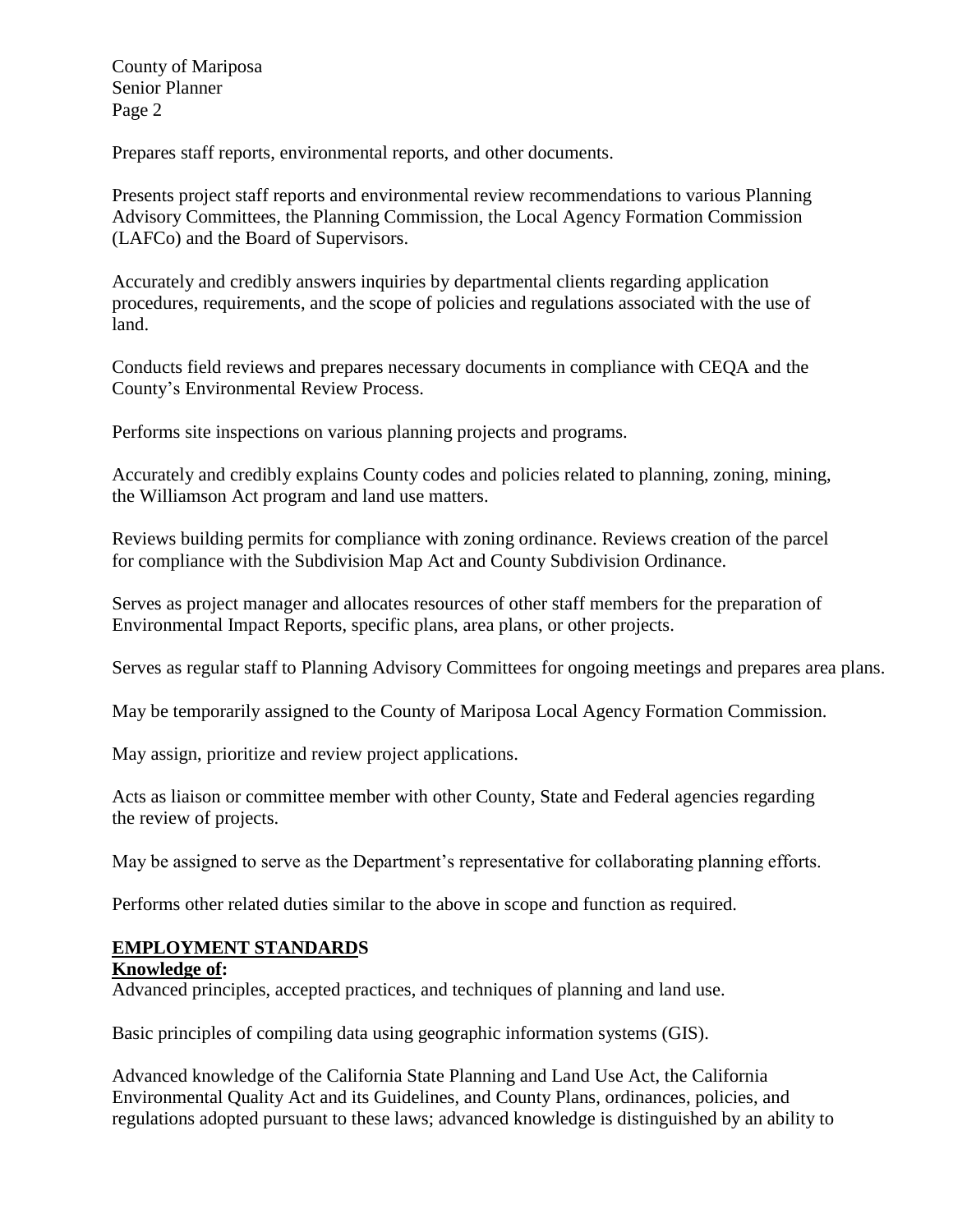County of Mariposa Senior Planner Page 3

cite cases, code sections' content, process, defining thresholds, and ability to discern, explain, and propose interpretation backed by appropriate citations.

Knowledge of the US Constitution and Federal laws and regulations affecting local land use controls, an understanding of the National Environmental Policy Act and its implementation for the US Forest Service and National Park Service, California's Surface Mining and Reclamation Act, and seminal court decisions affecting interpretation of planning and land use regulations.

A clear understanding of local environmental, topographic, hydrologic, and climatic conditions.

Appropriate techniques for environmental analysis.

Current and historic trends in Federal, State and local planning.

Principles and practices of supervision and training.

Supervising staff ensuring work is within appropriate job classifications.

### **Ability to:**

Supervise and train others.

Perform the more complex technical planning work.

Manage projects, resources, and budgets.

Make clear, credible, and accurate presentations to various advisory groups, commissions, and boards.

Carry out the Departmental and County missions.

Understand, interpret and apply State laws, and local ordinances, requirements and regulations related to planning.

Analyze and interpret related planning legal documents; locate and read property descriptions.

Use appropriate computer software in the preparation of presentations, reports, graphics, displays, and maps.

Analyze situations and develop appropriate courses of action.

Understand and execute written and oral instructions in a timely and accurate manner.

Communicate effectively in both oral and written forms.

Establish and maintain effective work relationships with those contacted in the performance of required duties.